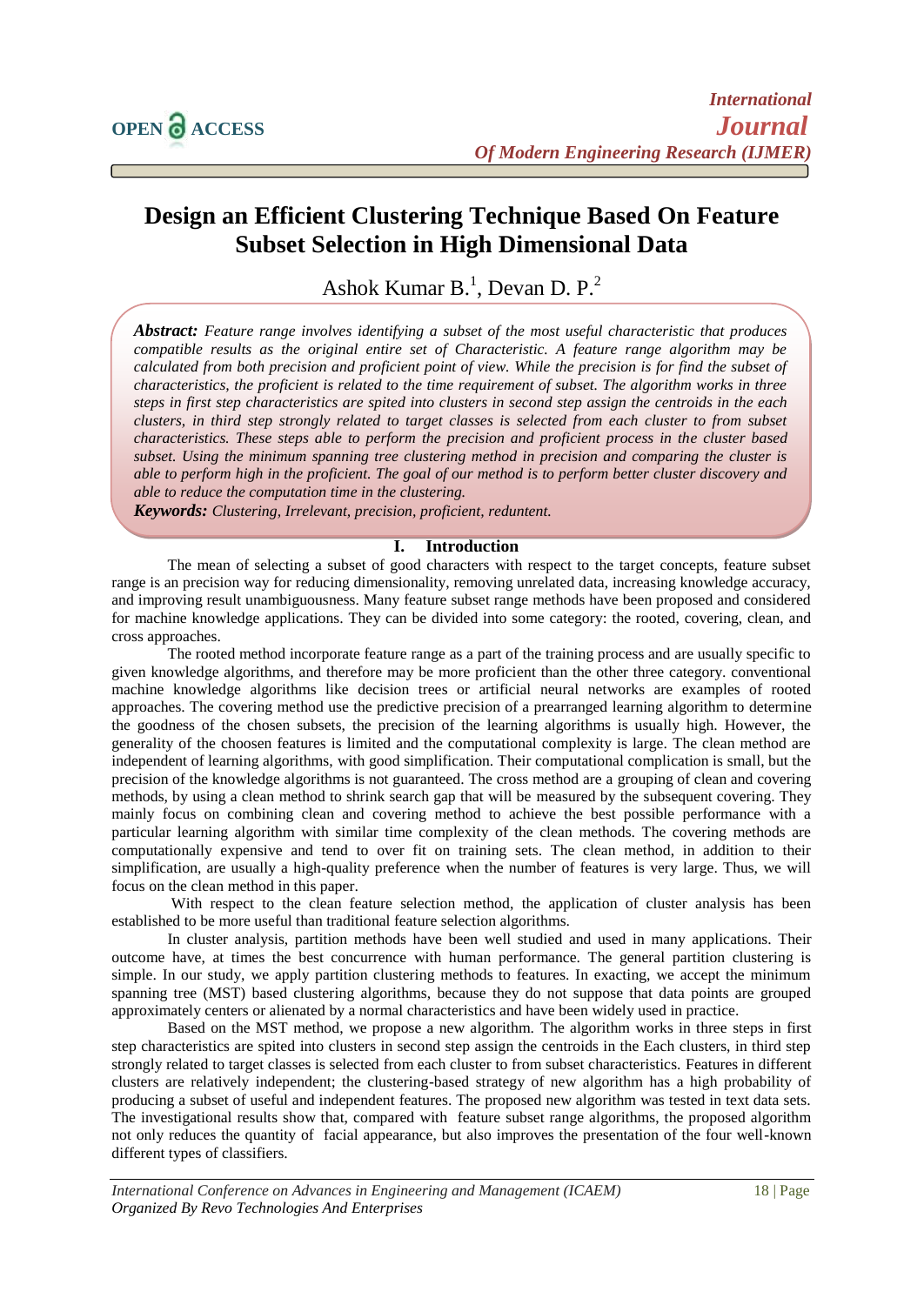## *Design an Efficient Clustering Technique Based on Feature Subset Selection in High Dimensional*

In this paper we propose the precision and proficient by using the algorithms and the methods. The partition algorithm is for splitting the clusters in the range after that able to assign the centroids. These centroids are assign by the distance or by the randomly. If we assign distance measure is using the some mathematical formulation to find the centroids. After finish finding the centroids comparing the centroids wheather have a duplicate copy or a noisy data is find in it just remove from the dataset otherwise select and shortlist it. Finally compare the data with the other using the Sequesser algorithm. In this algorithm it eliminate the irrelevant and redundant data in the data set. Finally the result shows that accuracy and efficiency of the dataset.

# **II. Methodology**



#### In this paper using some methods they are i)**Splitting data into Clusters** ii)**Assigning Centroids** iii)**Eliminate the Irrelevant and redundant data i)Splitting data into clusters**

**ARCHITECTURE**

The high dimensional data are spitted into clusters. These clusters are split data based on the types of the file or related to that file. In cluster the files can be repeated or may be a irrelevant file in it. So the comparison of the file take more time in the cluster for that reason using the interclustring and intraclustering in the cluster comparison.

Interclustering – Comparing with other clusters.

Intraclustering- Comparing within the clustering.

Interclustering compare the files with other cluster based on the related data in the cluster. The intraclustering compare the files in the same cluster to check having any duplicate file are located in the cluster. These two technique are able to reduce some of the processing time in the comparison. The files are spitted based on related data (i.e) it may be a image files , document files, rar files, etc… some of the files may split by the size also. The cluster evaluation measure based on distance does not identify a feature subset that allows the classifiers to improve their original performance accuracy. Further more, even compared with other feature selection methods.

The dataset are partitioned into some of the clusters based on the partition algorithm. The dataset split your files in 3 ways.

1.Splitting by distance file 2.classification 3.classification also using a fasta file.

*International Conference on Advances in Engineering and Management (ICAEM)* 19 | Page *Organized By Revo Technologies And Enterprises*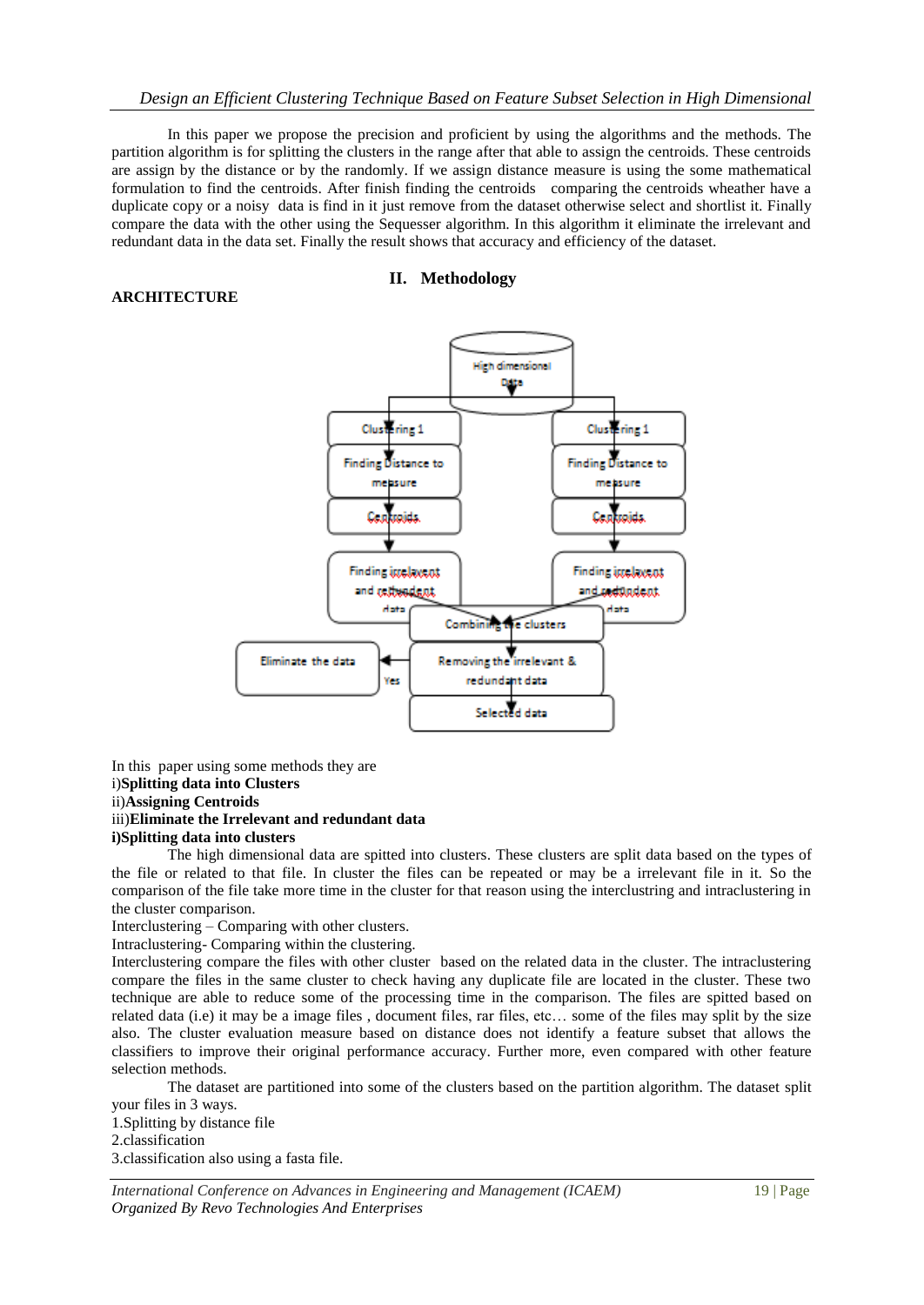1.Splitting by distance file

For the distance file method, you need only provide your distance file and mothur will split the file into distinct groups.

2.Classification

For the classification method, to provide distance file, taxonomy file, and set the splitting method to classify. After that set the tax level to split by mothur. It split the sequences into distinct taxonomy groups, and split the distance file based on those groups.

3.Classification also using a fasta file

For the classification method using a fasta file, to provide fasta file, names file and taxonomy file. Set the tax level to split by mothur and split the sequence into distinct taxonomy groups, create distance files for each grouping.

The split method parameter allows to specify how to split files before the cluster, default=distance, options distance, classify or fasta .

## **Algorithm 1**

```
Partition Algorithm
Function partition (S)
\mathbf{n} \square |S|
N \square sum(S)
P \Box emptyBoolean table of size ((N/2) +1) by (n +1)
Initialize top row (P(0,x)) of P to True
Initialize leftmost column (P(x,0)) of P, execute for P (0,0) to false
For I from 1 to (n/2)
For j from 1 to n
P(i, j) \Box P(i,j-1) or P(i-S[j-1], j-1)Return P((n/2),n)
```
The above algorithm 1 is split the data into number of clusters based on the size.

#### ii)**Assigning Centroids**

In this part the each clusters generate a centroids . This centroids are measure by distance basis or selected as randomly. In distance basis the data are check all near by data to assign a centroid. In randomly basis it just assign any one data as centroid. The centroids are able to compare the data in the cluster and with the other cluster. It able to reduce the replica data in the dataset.

- Distance based
- Selecting Randomly

#### **Distance based:**

This method is used to find the distance between each data in the dataset by using the mathematical calculation as shown in the below



The Above equation is used to find the distance between the data present in the dataset. This type is able to calculate the equation of each data and form the centroid. All data is calculated by the equation and then it assign the centroid.

*International Conference on Advances in Engineering and Management (ICAEM)* 20 | Page *Organized By Revo Technologies And Enterprises*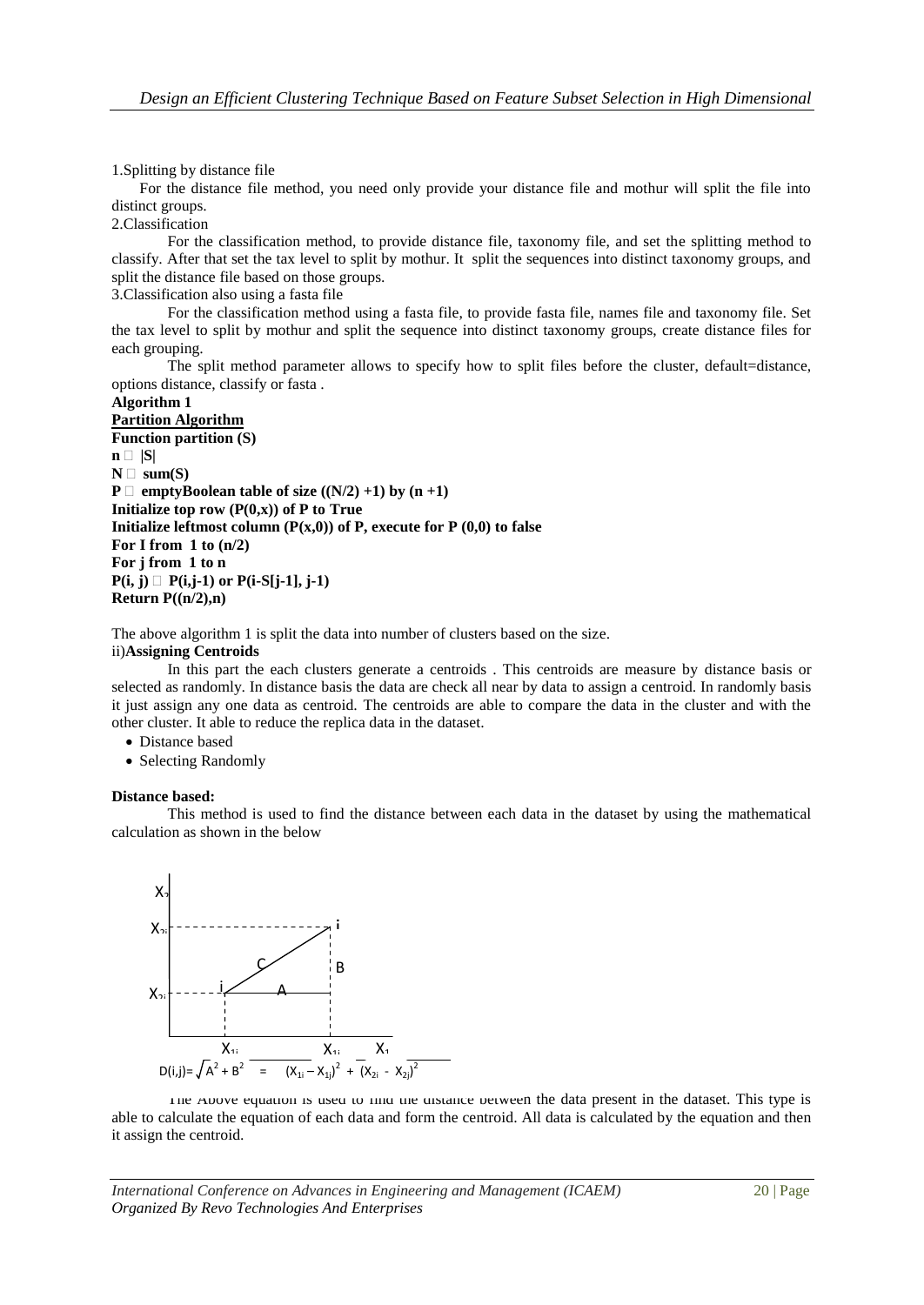#### **Selecting Randomly**

This method able to select the centroid by assigning the centroid randomly. This makes easy to find centroid but difficult to compare the data.

#### **iii) Eliminate the Irrelevant and redundant data**

The irrelevant feature removal is straightforward once the right relevance measure is defined or selected, while the redundant feature elimination is a fragment of sophisticated. In this module able to reduce the same copy of data in the cluster and remove the noise data also. The processing is based on the mathematical format. The similarity between two documents must be measured in some way if a clustering algorithm is to be used. There are a number of possible measures for computing the similarity between documents, but the most common one is the cosine measure, which is defined as

$$
cosine(\, d1, d2\,) = (d1\, d2) / ||d1|| \, ||d2|| \quad \ldots (1)
$$

where indicates the vector dot product

 $||d||$  - is the length of vector *d*.

*d -* Vector

Given a set, *S,* of documents and their corresponding vector representations, we define the *centroid* vector *c* to be

$$
C = \frac{1}{|S|} \sum_{d \in S} d \qquad \qquad ...(2)
$$

Where C - Centroid S – Set

d - Vector

which is nothing more than the vector obtained by averaging the weights of the various terms present in the documents of *S.* Analogously to documents, the similarity between two centroid vectors and between a document and a centroid vector are computed using the cosine measure,

cosine(
$$
\mathbf{d}, \mathbf{c}
$$
) = ( $\tilde{\mathbf{d}} \mathbf{c}$ ) /  $||\mathbf{d}|| ||\mathbf{c}|| = (\tilde{\mathbf{d}} \mathbf{c}) / ||\mathbf{c}||$  ...(3)  
\ncosine( $\mathbf{c1}, \mathbf{c2}$ ) = ( $\mathbf{c1}$  ( $\mathbf{c2}$ ) /  $||\mathbf{c1}|| ||\mathbf{c2}||$  ...(4)  
\nWhere  $\mathbf{d}$  - Vector  
\nC - Centroid  
\nC1 - Centroid1  
\nC2 - Centroid 2

The cosine measure is used to compute which document centroid is closest to a given document. While a median is sometimes used as the centroid for clustering, we follow the common practice of using the mean. The mean is easier to calculate than the median and has a number of nice mathematical properties. For example, calculating the dot product between a document and a cluster centroid is equivalent to calculating the average similarity between that document and all the documents that comprise the cluster the centroid represents. This observation is the basis of the "intracluster similarity" Mathematically. compare the same data and noise data in the dataset. This make the comparison easy (i.e) the centroid comparison is make less time conception to give a precision and provesion data in the dataset. describe the comparing of clusters i.e. comparing of one cluster with the other clusters if its having the same dataset it destroy the any one cluster which are same.

#### **Algorithm 2**

SQUEEZER ALGORITHM  $Squeezer(D,s)$ Begin While(D has unread tuple) { Tuple= getCurrentTuple(D)  $If(tuple.tid==1)$ { Addnewclusterstruture(tuplie.tid) } Else { For each existed cluster C simComputation(C,tuple)

*International Conference on Advances in Engineering and Management (ICAEM)* 21 | Page *Organized By Revo Technologies And Enterprises*